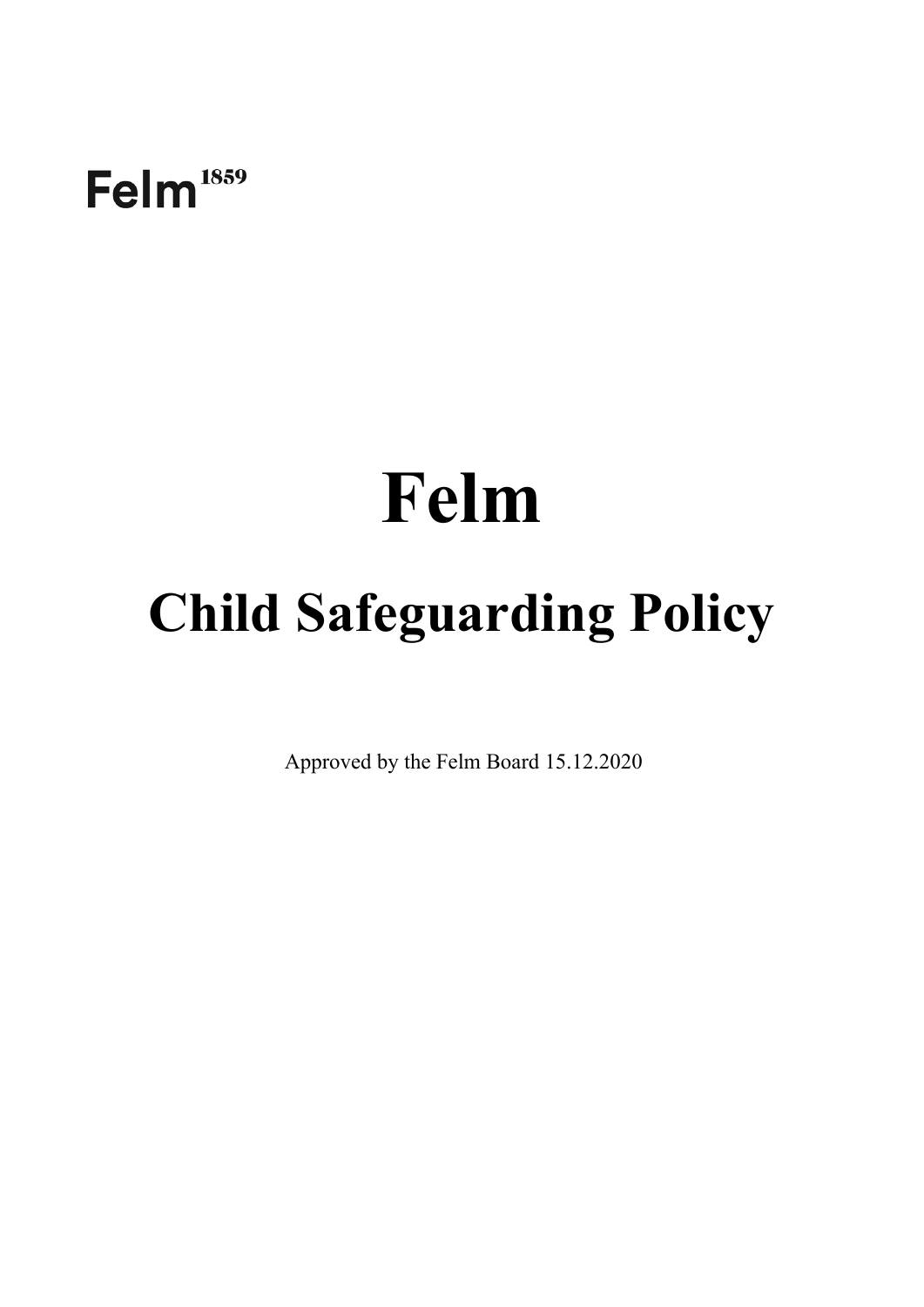## **Contents**

| 1.  |                    |                                                                                         |  |  |  |  |
|-----|--------------------|-----------------------------------------------------------------------------------------|--|--|--|--|
| 2.  |                    |                                                                                         |  |  |  |  |
| 3.  |                    |                                                                                         |  |  |  |  |
|     |                    |                                                                                         |  |  |  |  |
|     | 3.1.1              |                                                                                         |  |  |  |  |
|     | 3.1.2              | Take a zero-tolerance approach to child abuse, respect children's right to participate, |  |  |  |  |
|     | 3.1.3              |                                                                                         |  |  |  |  |
|     | 3.1.4<br>conduct 4 | Adopt a board-approved child safeguarding policy and child safeguarding code of         |  |  |  |  |
|     | 3.1.5              |                                                                                         |  |  |  |  |
|     | 3.1.6              |                                                                                         |  |  |  |  |
|     | 3.1.7              | Ensure procedures exist for reporting and investigating child protection concerns6      |  |  |  |  |
|     | 3.1.8              |                                                                                         |  |  |  |  |
|     | 3.1.9              | Ensure that children, communities, partners, and others are informed of the policy and  |  |  |  |  |
| 4.  |                    |                                                                                         |  |  |  |  |
| 4.1 |                    |                                                                                         |  |  |  |  |
| 5.  |                    |                                                                                         |  |  |  |  |
| 6.  |                    |                                                                                         |  |  |  |  |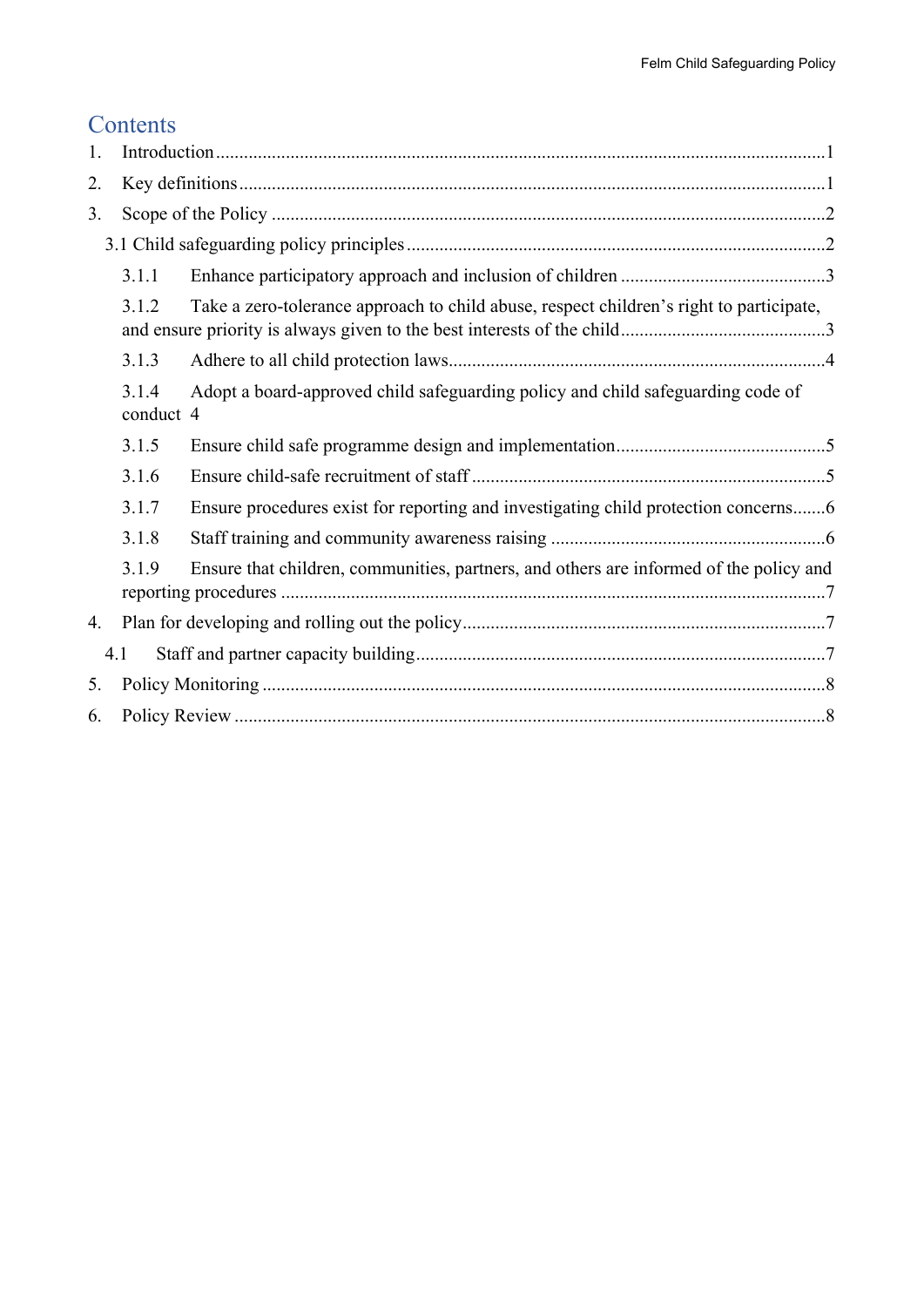## <span id="page-2-0"></span>1. Introduction

*Then little children were being brought to him in order that he might lay his hands on them and pray. The disciples spoke sternly to those who brought them; but Jesus said, "Let the little children come to me, and do not stop them; for it is to such as these that the kingdom of heaven belongs." And he laid his hands on them and went on his way. (Matthew 19: 13-15, New Revised Standard Version)*

As a Christian organization, Felm sees the value and significance of every child. This is based on the teachings and the example set by Jesus Christ. Every child is created in the image of God and is thus precious to God. Thus, it is everyone's duty to protect children and lift them up.

Felm with its partner organisations works actively to promote the rights of vulnerable and discriminated groups in Africa, Asia and Latin America. Children and youth fall into the lowest strata of these people groups and therefore, Felm has a strong emphasis on building the welfare of children and youth through education and community involvement.

This Child Safeguarding Policy is developed to strengthen mechanisms to safeguard welfare and safety of children in Felm's activities globally. Together with Felm Child Safeguarding Code of Conduct, this policy assists Felm and partner organisations in developing and implementing measures to minimize the risk of harm to children in all project cooperation and organisational practices.

Felm Child Safeguarding Policy and Felm Child Safeguarding Code of Conduct complement principles and guidelines stated in other Felm policies, ethical guidelines and mechanisms to ensure good governance and high ethical standards (i.e. Felm Against Corruption). Felm abides by the United Nations Convention on the Rights of the Child (UNCRC) as the main international human rights convention for children, ratified by almost every country in the world. As an Act Alliance member, Felm is committed to applying and promoting the policies and guidelines of the Act Alliance.

Felm Child Safeguarding Policy and Felm Child Safeguarding Code of Conduct applies to all Felm or implementing partners staff, volunteers (henceforth referred to as the staff) and any other parties, such as local authorities and suppliers, who are involved with children, i.e. persons under the age of 18, in activities and projects related to Felm.

## <span id="page-2-1"></span>2. Key definitions

Child protection, in its broadest sense, is a term used to describe the actions which individuals, organisations, states and communities take to protect children from acts of "harm", maltreatment (abuse) and exploitation e.g., domestic violence, exploitative child labour, commercial and sexual exploitation and abuse, deliberate exposure to HIV infection and physical violence, and other such harmful practices. It can also be used as a broad term to describe the work which organisations undertake in particular communities, environments or programmes to protect children from the risk of harm due to the situation in which they are living.

*Please note that a more detailed list of Child Safeguarding Definitions and Terms are included in the Felm Child Safeguarding Code of Conduct*.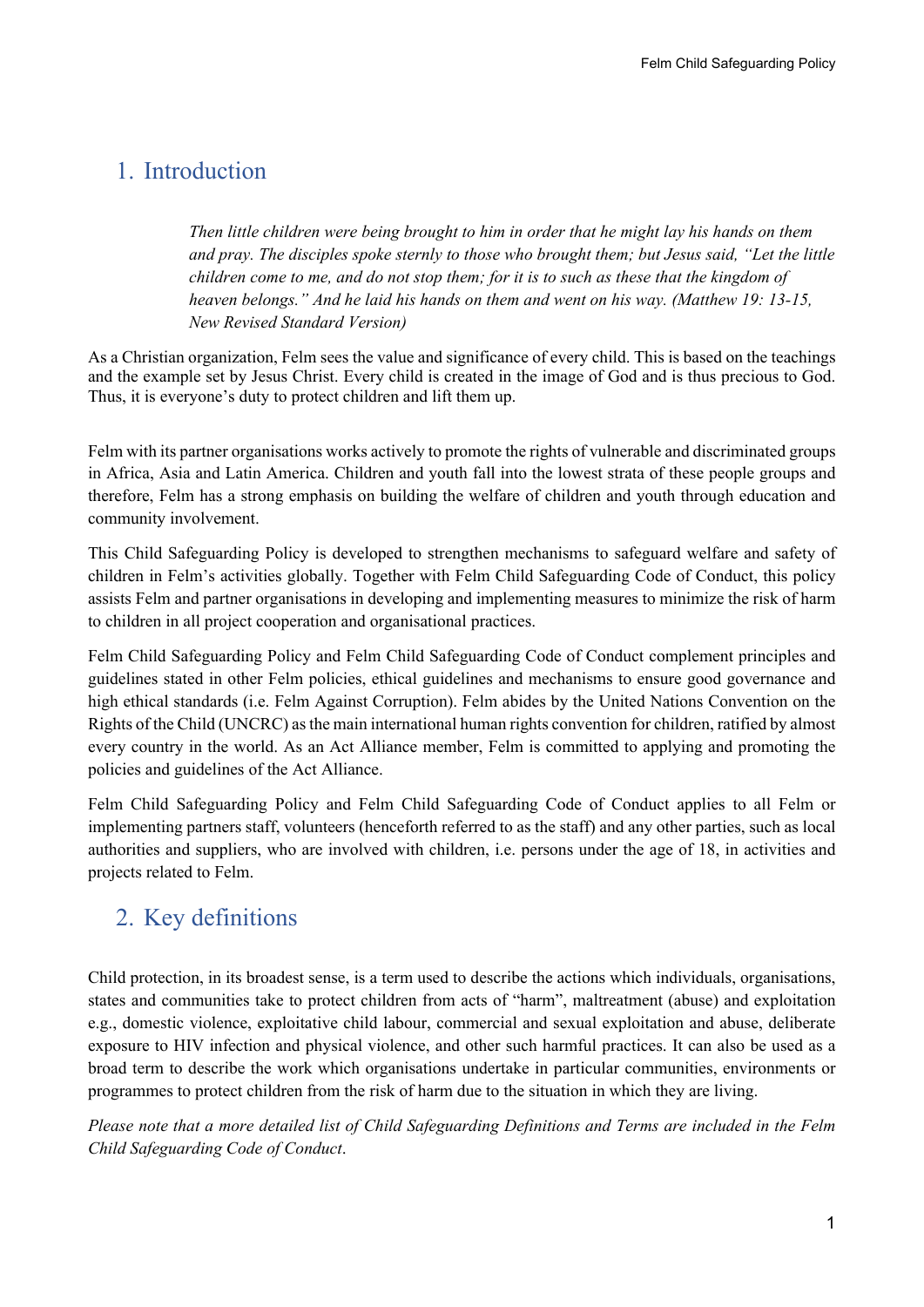**Child safeguarding** is the set of internal facing, business critical policies, procedures and practices which we employ to ensure that our organisation is a child safe organisation. This means we ensure that, both at their work and at leisure:

> 1. Anyone who represents our organisation behaves appropriately towards children and never abuses the position of trust that comes with being a member of our organisation.

> 2. Everyone associated with the organisation is aware of and responds appropriately to issues of child abuse and the sexual exploitation of children.

> 3. We create a child-safe environment in all our activities by always assessing and reducing potential risks to children.

4. We are driven by the duty of care which we have to children.

**Staff** refers to full time, part time, or casual persons, trainees and volunteers working for Felm (Felm staff) or for Felm partners in project cooperation (partner staff). Staff includes also those engaged on short term contracts such as but not limited to: consultants, researchers etc. working in any Felm-funded project location.

This policy applies also to **other parties involved with children in project sites**, i.e. visitors, photographers, journalists or any other people who are facilitated by Felm or Felm's partner. All of these categories will be referred hence forward in this document as CONCERNED PARTIES.

## <span id="page-3-0"></span>3. Scope of the Policy

Felm Child Safeguarding Policy applies to planning and implementing of all Felm activities in Finland and overseas. It binds Felm and its partner staff (see key terms), including leadership, and any other party who are involved with children in Felm related activity.

## <span id="page-3-1"></span>3.1 Child safeguarding policy principles

Felm respects the rights of children to participate in any decision affecting them, and to have their views heard and acted upon. Whenever there are conflicting interests, Felm will ensure that the rights, needs and welfare of the child will always come first – this is the principle of the 'best interests of the child'.

Felm will act by the following principles:

#### <span id="page-3-2"></span>3.1.1 Enhance participatory approach and inclusion of children

Child participation is one of the core principles of the Convention on the Rights of the Child, which asserts that children and young people have the right to freely express their views and that there is an obligation to listen to children's views and to facilitate their participation in all matters affecting them within their families, schools, local communities, public services, institutions, government policies and judicial procedures. At Felm, we consider child's and youth's meaningful, safe, and appropriate participation highly important for ensuring sustained child well-being and creating inclusive and just societies with informed and engaged citizens.

Felm endorses the Convention on the Rights of the Child. This endorsement implies organisational support to the rights of children to be listened to; to express their opinions on matters that affect them; to freedom of expression, thought, association and access to information; all while respecting the roles and responsibilities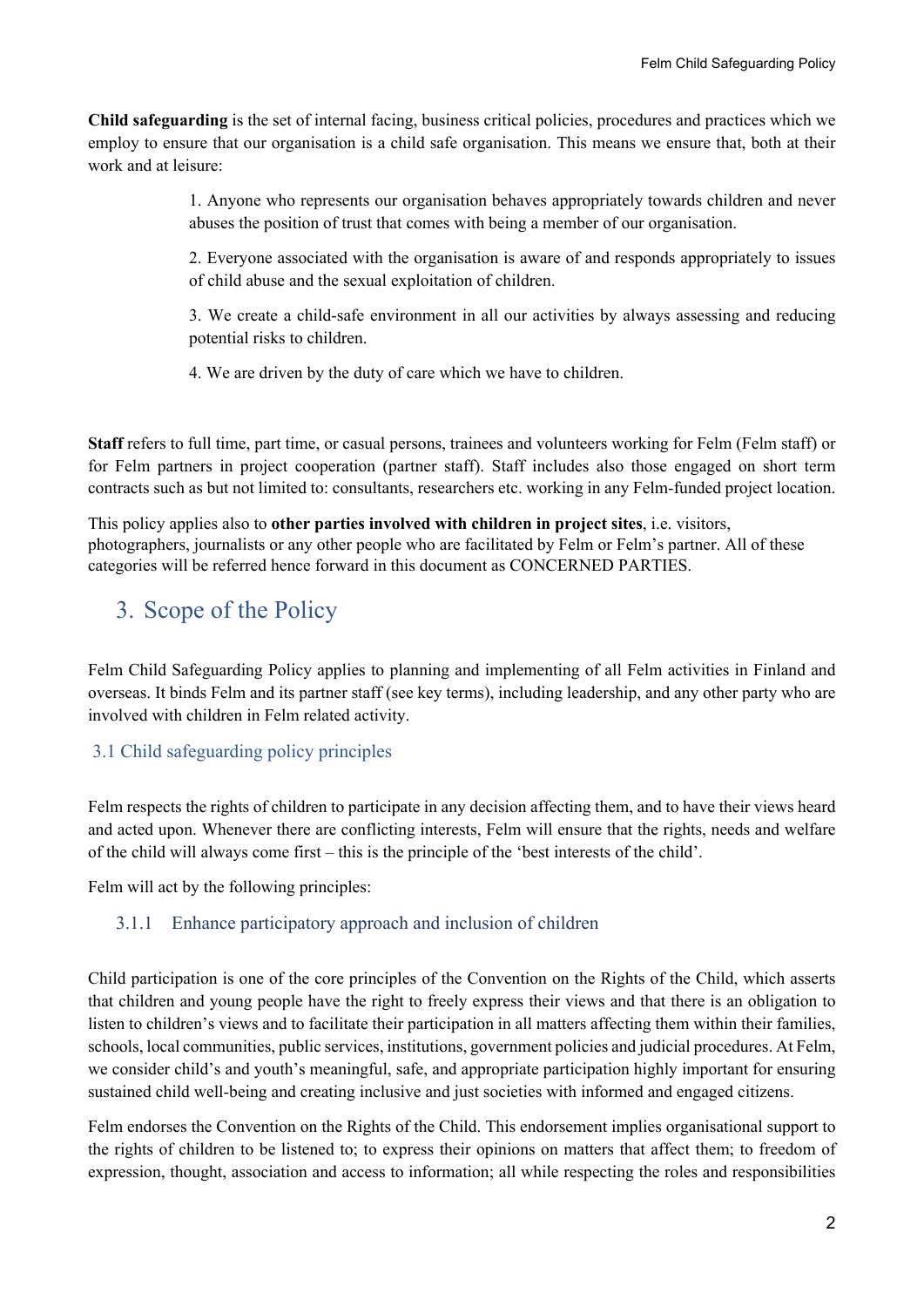of parents and others in authority. Child participation is an ongoing process, which includes informationsharing and dialogue between children and adults based on mutual respect, and in which children can learn how their views and those of adults are taken into account and shape the outcome of such processes.

We believe that children and young people can play a significant role as agents of transformation with the capability to engage in decision-making processes, in accordance with their evolving capacities and gradually increasing autonomy. When children and young people learn to communicate opinions, take responsibility and make decisions, they develop a sense of belonging, justice, responsibility and solidarity. To understand the specific protection risks which children face and identity, it is essential to consult children and find appropriate solutions to manage these risks.

## <span id="page-4-0"></span>3.1.2 Take a zero-tolerance approach to child abuse, respect children's right to participate, and ensure priority is always given to the best interests of the child

Felm has a zero-tolerance approach to all forms of abuse, whether physical, emotional or verbal abuse, sexual in nature, neglectful or exploitative of children by any of the organisation's staff and representatives. Felm is committed to promoting and protecting the safety and well-being of all children. In addition, the organisation is equally committed to doing everything within its power to avoid unintended harm or accidents to children as a result of any of the activities. Felm does not tolerate any form of child abuse, nor does it tolerate possession or access to any material that is abusive towards children. Felm will not knowingly engage anyone who poses a direct risk to children.

All children have the equal right to protection regardless of any personal characteristic, including their age, gender, ability, culture, racial origin and religious belief. It is also important to note that certain forms of abuse disproportionately affect girls, and there is additional vulnerability and increased risk for children who are disabled, belong to minority ethnic groups, displaced or refugee children, and those who are in institutional care.

Felm and partner staff are made aware that there is a zero-tolerance approach towards breaches of this policy and are also made aware of their mandatory obligation to report any allegation of breaches. Information regarding roles and responsibilities on how to report possible misconduct or how to deal with the consequences of any misconduct is included in Felm Child Safeguarding Code of Conduct.

## <span id="page-4-1"></span>3.1.3 Adhere to all child protection laws

Child right protection legislation in Finland is based on the UN Convention on the Rights of the Child. The Convention has been ratified by almost every country in the world. In addition, other international treaties such as the Convention against Torture and Other Cruel, Inhuman or Degrading Treatment or Punishment; the International Covenant on Civil and Political Rights; and the International Covenant on Economic, Social and Cultural Rights are applicable to staff of Felm and its cooperating partners. In December 2008, the UN General Assembly adopted a resolution on the rights of the child which urged states to take legislative measures to prohibit all forms of violence against children in all settings, to change attitudes which "condone or normalize" violence against children, including "cruel, inhuman or degrading forms of discipline", and to promote positive discipline in the home, schools, and care and justice systems.

As a Finnish non-governmental organisation, Felm is also bound by the Charter of Fundamental Rights of the European Union. In its work in Finland and abroad, Felm is bound by local legislation, including local child protection laws and regulations concerning social welfare, education, health, security and justice. In regions where local legislation does not yet fully meet the standards of international conventions, Felm and partner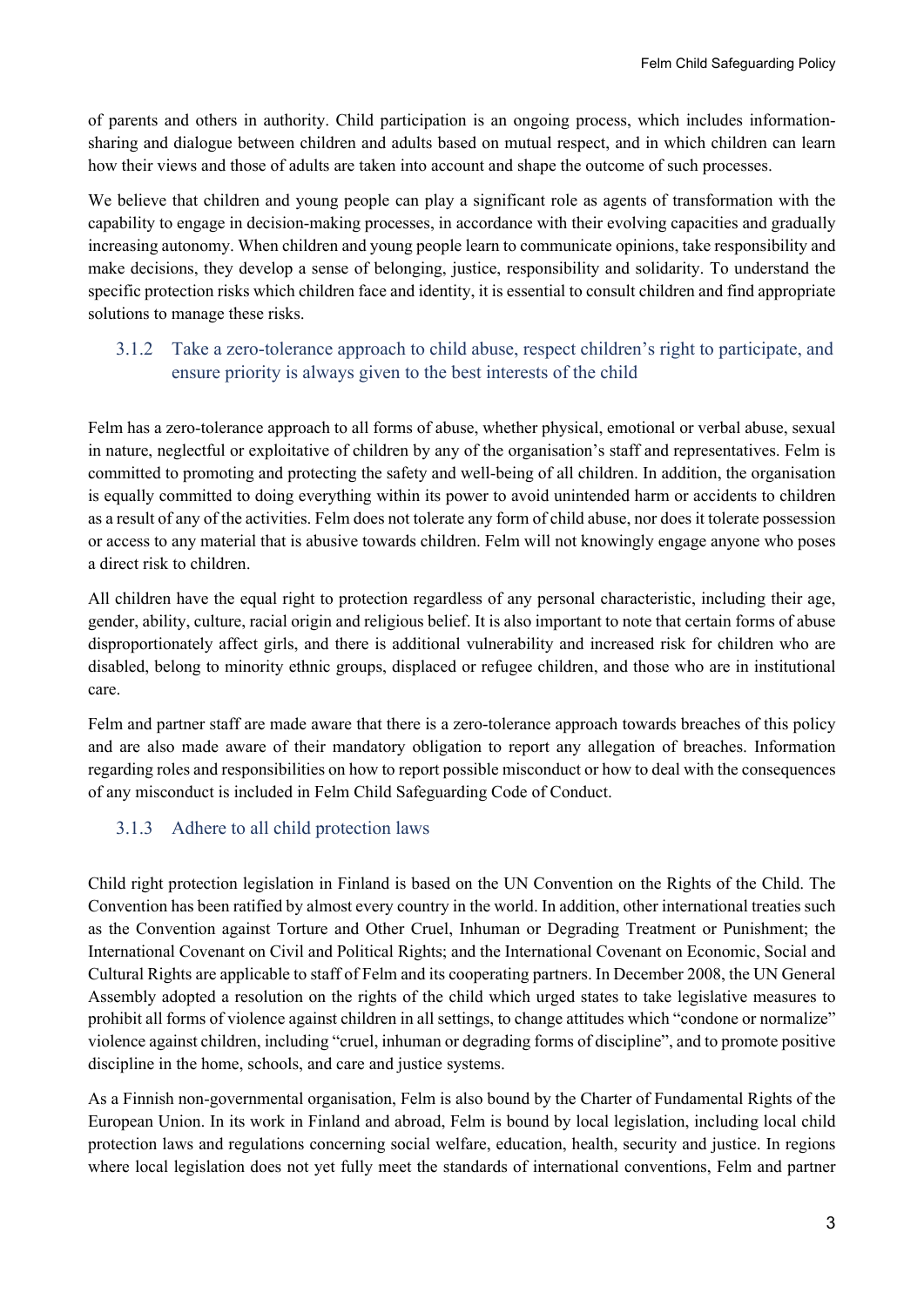staff take initiative to build dialogue with local policy makers, civil society, communities and families to raise awareness of child rights and work for the prevention of abuse, exploitation, neglect and other forms of violence against children. Felm with its partners actively seek ways to ensure protection of and assistance to children in abusive situations mentioned above.

In most countries, including Finland and countries where Felm operates, Felm's and its partners' work is subject to monitoring by an independent national body such as ombudsperson or national human rights institute.

## <span id="page-5-0"></span>3.1.4 Adopt a board-approved child safeguarding policy and child safeguarding code of conduct

Felm takes an active role in mainstreaming child safeguarding and protection in its organisational practices and project coordination. Felm's Child Safeguarding Policy and Child Safeguarding Code of Conduct are board-approved and replace Felm's former Child Protection Code of Conduct introduced in 2013.

If a partner organisation has no relevant and comprehensive child safeguarding/protection guidelines or Code of Conduct, Felm guidelines apply to all cooperation. Felm's Child Safeguarding Policy and Code of Conduct are mentioned in any Memorandum of Understanding (MoU) or project agreement signed between Felm and its partner as a mutually binding conditions for successful cooperation. Felm assists its partners to develop their own board-approved Child safeguarding guidelines and to apply them in practice through training and staff assistance as a part of project planning and monitoring.

## <span id="page-5-1"></span>3.1.5 Ensure child safe programme design and implementation

Felm implements programmes and projects with a wide variety of partners, rights holders and government bodies. Even in programme which are not child-focused, we recognise potential inherent risks to children. These include physical harm from inadequate consideration of the particular needs and vulnerabilities of children. Adequate baseline and risk analysis are counted as regular programme planning activities. Child Safe programme planning entails a specific risk assessment on the effects of the programme/project on children and mitigation strategies of the potential risks. All Felm and local programme/project staff involved in programme/project planning are familiar with child protection guidelines and principles and commit to mainstreaming child protection in existing programmes. Felm commits also to conducting periodic reviews of its programmes for any new or emerging child protection risks.

Felm's measures to ensure child-safe programme design are complemented by The Child Impact Assessment for the Church of Finland (ELCF) which came into effect on January 1, 2015. It applies to all work carried out by Felm or its partners in Finland. The Child Impact Assessment has four main goals: 1) To promote the best interests of the child in ecclesiastical decision-making and action, 2) To strengthen consideration of children's opinions and children's involvement in Church activities, 3) To raise awareness of the human rights of the child in the Church and 4) To contribute to the Church's own theological mission and strategic goals.

Criteria for Child Impact Assessment emerge from both the UN Convention on the Rights of the Child and the ELCF own self-understanding. It is a tool and a method for reviewing decision-making from the perspective of children and adolescents. (See Appendix 4 for more details)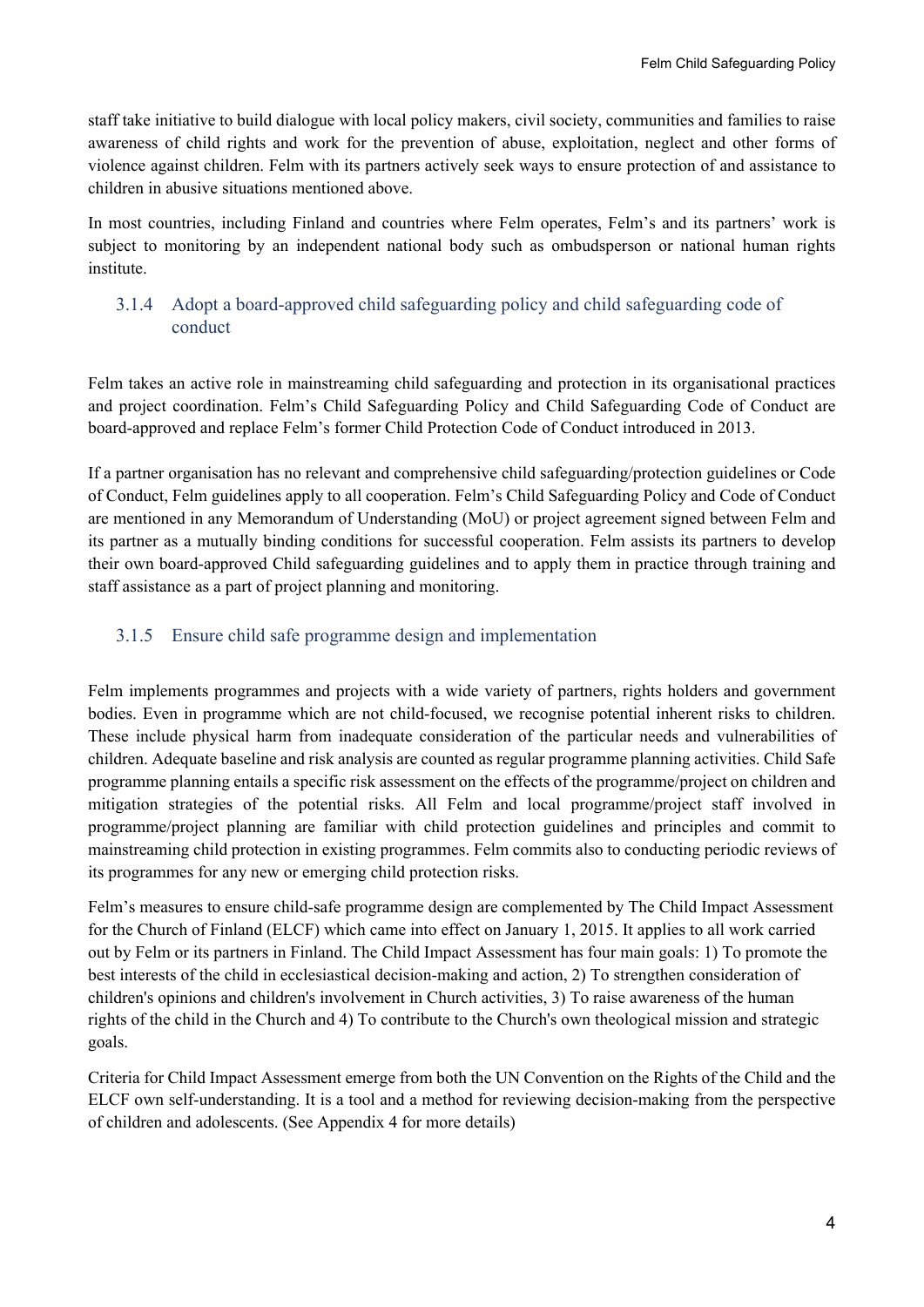## <span id="page-6-0"></span>3.1.6 Ensure child-safe recruitment of staff

Child safe recruitment practices are an integral part of child safeguarding at Felm. Felm is committed to ensure that both employees and volunteers who come to direct contact with children are screened for any potential risks they may pose for children. This includes police background or criminal record check in the country of applicant's current residence to make sure that Felm staff has been properly vetted for possible child abuse offenses. Keeping in mind that people who sexually abuse children move from country to another when any suspicion arises of their behaviour, an additional police clearance should be acquired of other countries where the applicant has resided for 12 months or more.

In situations where reliable police background check is not available Felm uses other measures to ensure the applicant's suitability to work with children. These include gaining personal references / testimonials from neighbours, the applicant's pastor, previous colleagues etc. A statutory declaration, or local legal equivalent, outlining efforts made to obtain a foreign police check, and disclosing any charges and spent convictions related to child exploitation, may be accepted in lieu of a police background check.

In all Felm recruitments child safe recruitment check list should be followed throughout the hiring process, from designing the job description to formal engagement of the employee, to minimize the risk of engaging someone who may pose an unacceptable risk to children. Before signing the contract, the candidate must familiarize him/herself with Felm Child Safeguarding Policy and sign the Felm Child Safeguarding Code of Conduct.

#### <span id="page-6-1"></span>3.1.7 Ensure procedures exist for reporting and investigating child protection concerns

Reporting on child safeguarding performance of Felm should focus on preventive actions taken by Felm, such as setting up organisation's risk-register and carrying out regular internal audits of child safeguarding practice implementation of the organisation. However, if any allegations or concerns regarding the abuse of a child are raised in the course of project planning and implementation, these must always be treated seriously. The procedure that one should follow in case of suspecting that a child or young person is, or is in at risk of being, abused should be widely known by the Felm staff. They in turn are responsible for ensuring that the partners' staff and the communities where the work is being done are aware of what steps to take to report the suspected case. Particular attention should be paid to confidentiality and sharing of information with appropriate people.

A Child Safeguarding Responsible Person (CSRP) is appointed for each region where Felm funds projects by the Felm Director of the International Cooperation, and she/he is the designated person in the region for building the capacity of the Felm and partner staff on child safeguarding practices and for reporting any suspected child abuse cases. A CSFP is also appointed for the Felm activities implemented in Finland, by the Felm Director of Parish Relations and Fundraising. CSFP(s) in Helsinki office are responsible for reporting annually on Felm Child Safeguarding issues to the board of directors.

The reporting procedures includes means by which children, communities, partners' staff, etc. can report concerns. Such means can be for example complaints boxes placed in the communities or helplines set up by partnering with a local child protection organisation. Regular field monitoring and discussions with rights holders by Felm staff are also important channels for receiving information on any concerns. In addition, on Felm's webpages<sup>1</sup> there is a possibility to report on any unethical practises. Through the digital form any

<sup>1</sup> <https://felm.org/what-is-felm/transparency-and-responsible-management/report-of-unethical-practices/>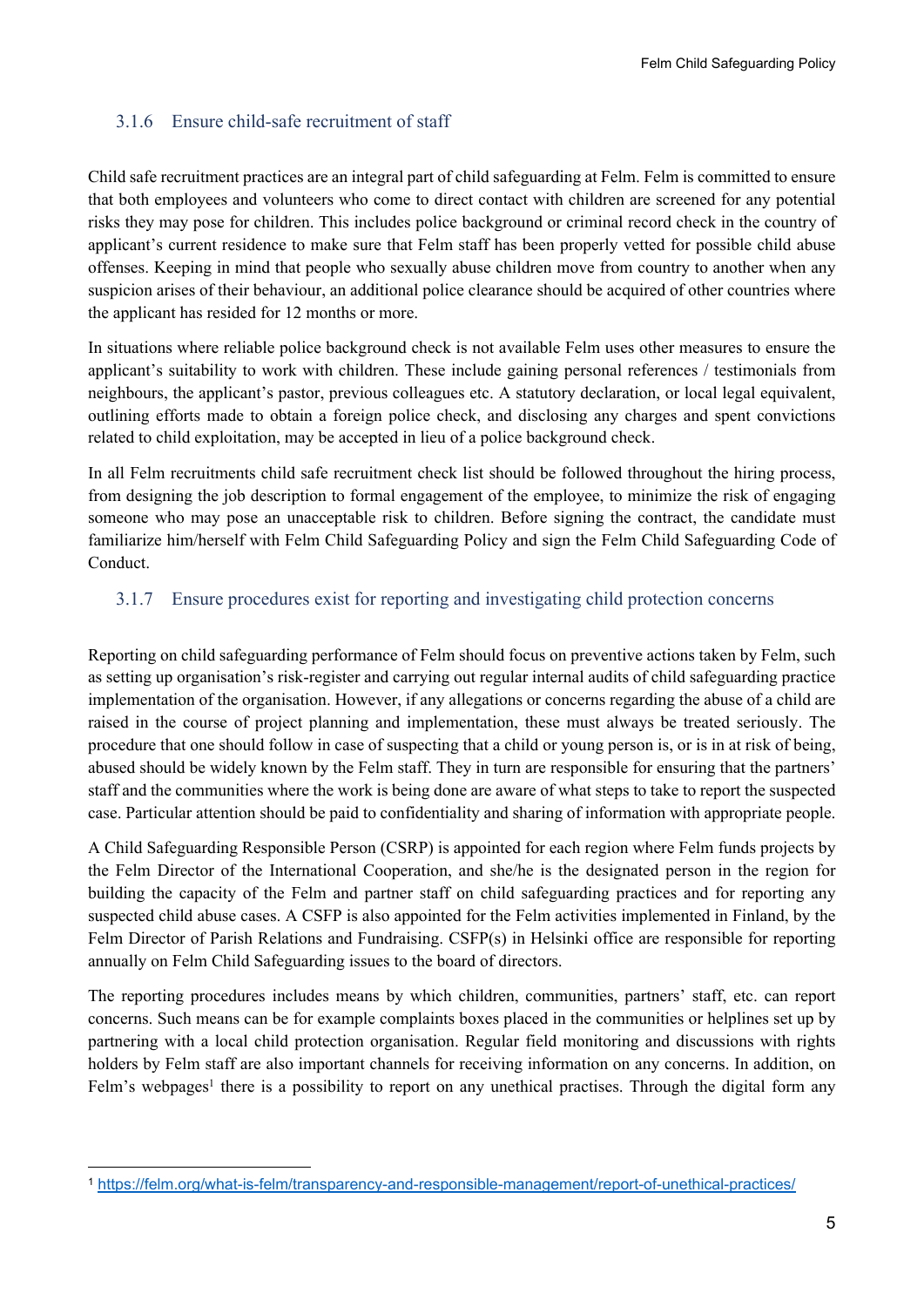allegations or concerns of child abuse can be brought to Felm's attention, with contact information or anonymously.

Felm is dedicated to developing reporting mechanisms and to evaluate their functionality. This includes the recommendations from the Felm Child Sponsorship Evaluation (2018).

#### <span id="page-7-0"></span>3.1.8 Staff training and community awareness raising

Felm has drafted a board-approved staff training plan to ensure that the Child Safeguarding Policy and Code of Conduct are understood by the staff and apply to Felm's activities and project cooperation. Felm is also committed to offering resources to training partner organisations and project beneficiaries on children's rights, child safeguarding and child protection. Signing Felm Child Safeguarding Code of Conduct is the minimum requirement of all Felm and partner staff who manage or work in projects involving children. In projects with children as main beneficiaries, resources are assigned to awareness raising on child protection on the community level as a regular project activity.

## <span id="page-7-1"></span>3.1.9 Ensure that children, communities, partners, and others are informed of the policy and reporting procedures

Felm believes that accountability to the communities we work with, and transparency in all we do, is paramount. Building the capacity of communities and partners is a significant component of good practice in child safeguarding. Felm also takes children's right to participate and have their views heard seriously and is committed to ensuring that children understand their rights to protection and how to report any case of abuse.

Felm and partner staff are expected to provide clear guidelines and complaints mechanisms for communities to report any incidence of abuse by a Felm or partner staff or other CONCERNED PARTIES. These complaint mechanisms should be translated into relevant local languages and in a format, which is readily accessible to communities. This may include developing child-friendly reporting mechanisms. Communities should be made aware of how, where and to whom to report any incidence of abuse by a Felm staff member or other person associated with Felm. Children should be made aware, in terminology which is age-appropriate, the kind of behaviour they should expect from staff, and how to report any breach of the Code of Conduct by a staff member or any other person associated with Felm. Felm staff should also work with local partners to develop their understanding of the policy, the Code of Conduct, and work with them to mainstream Child Safeguarding in their own programmes.

## <span id="page-7-2"></span>4. Plan for developing and rolling out the policy

## <span id="page-7-3"></span>4.1 Staff and partner capacity building

The implementation of the Felm Child Safeguarding Policy capacity building of both Felm and Implementing Partners staff is carried out through the following main steps.

- 1. The draft Felm Child Safeguarding Policy is shared (by the Child Protection Working Group) with the relevant persons in each Department for comments to ensure commitment across the whole organization.
- 2. The Management Team and the Board of Felm approves the Felm Child Safeguaring Policy and Code of Conduct. **After approval the new Policy and Code of Conduct are binding for Felm and all projects.**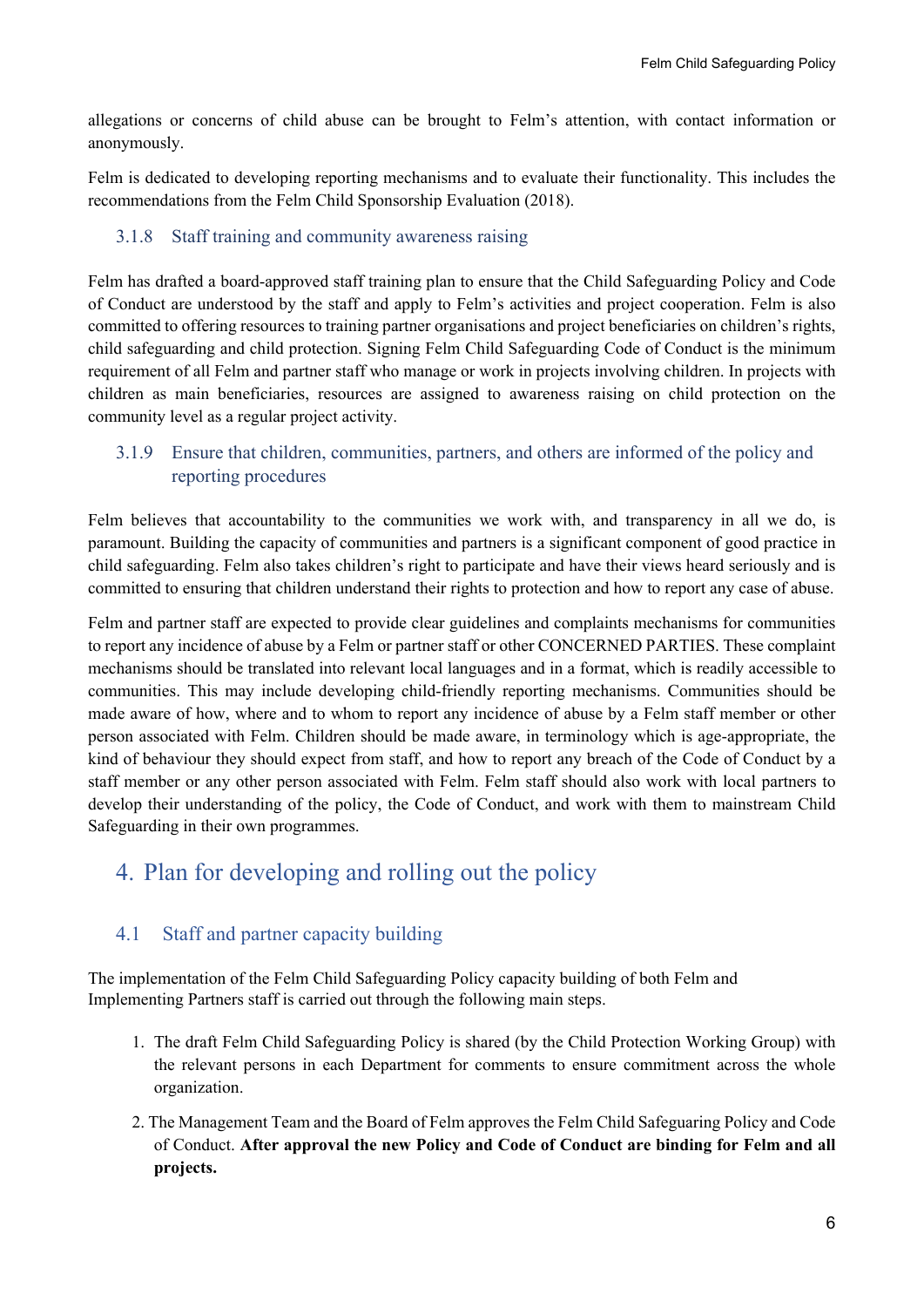3. Trainings for Felm staff and partners are planned and organised

3.1 Training on the Felm Child Protection Policy and Code of Conduct is organised for all Felm staff. Unit directors are responsible for ensuring that all their staff completes the training.

3.2 The measures and resources required for training Felm's implementing partners in the Felm Child Safeguarding Policy and Code of Conduct are mapped out and an action plan is drawn up for the trainings.

3.3 Trainings for the implementing partners staff are organised according to the action plan. After trainings the new Policy and Code of Conduct are also binding for the implementing partners.

As a member of the ACT Alliance, Felm is eligible for receiving support from the Alliance in the form of online toolkits, reference documents and potential service providers in the subject of Child Safeguarding Policy development and implementation.

## <span id="page-8-0"></span>5. Policy Monitoring

Regular monitoring of risks, risk mitigation and the effectiveness of the child safeguarding measures are incorporated in Felm regular monitoring processes and activities. This can be achieved, for example, through:

- Child protection is incorporated into Felm's strategic, programme and project-specific risk assessment and reporting processes.
- Child safeguarding policy requirements are included in the Partnership and Project Agreements with the implementing partners and in contracts for services and goods (contractors, consultants, etc.).
- Child protection is included as a cross-cutting issue in partner's project proposal appraisal, and in field monitoring report templates.
- Senior management and the Board of Felm regularly review the risk register and the organisation's report to ensure that child safeguarding measures are in place and effective.

## <span id="page-8-1"></span>6. Policy Review

Child Safeguarding Responsible Persons are responsible for updating policies and practices related to Child Safeguarding of Felm. This policy will be reviewed as part of the strategy planning or as per need.

## APPENDIXES

Appendix 1: Felm Child Safeguarding Code of Conduct

Appendix 2: Key Stages Flowchart in Managing Allegations

Appendix 3: Child Safeguarding Incident Report Form

Appendix 4: Child Impact Assessment Tool (ELCF)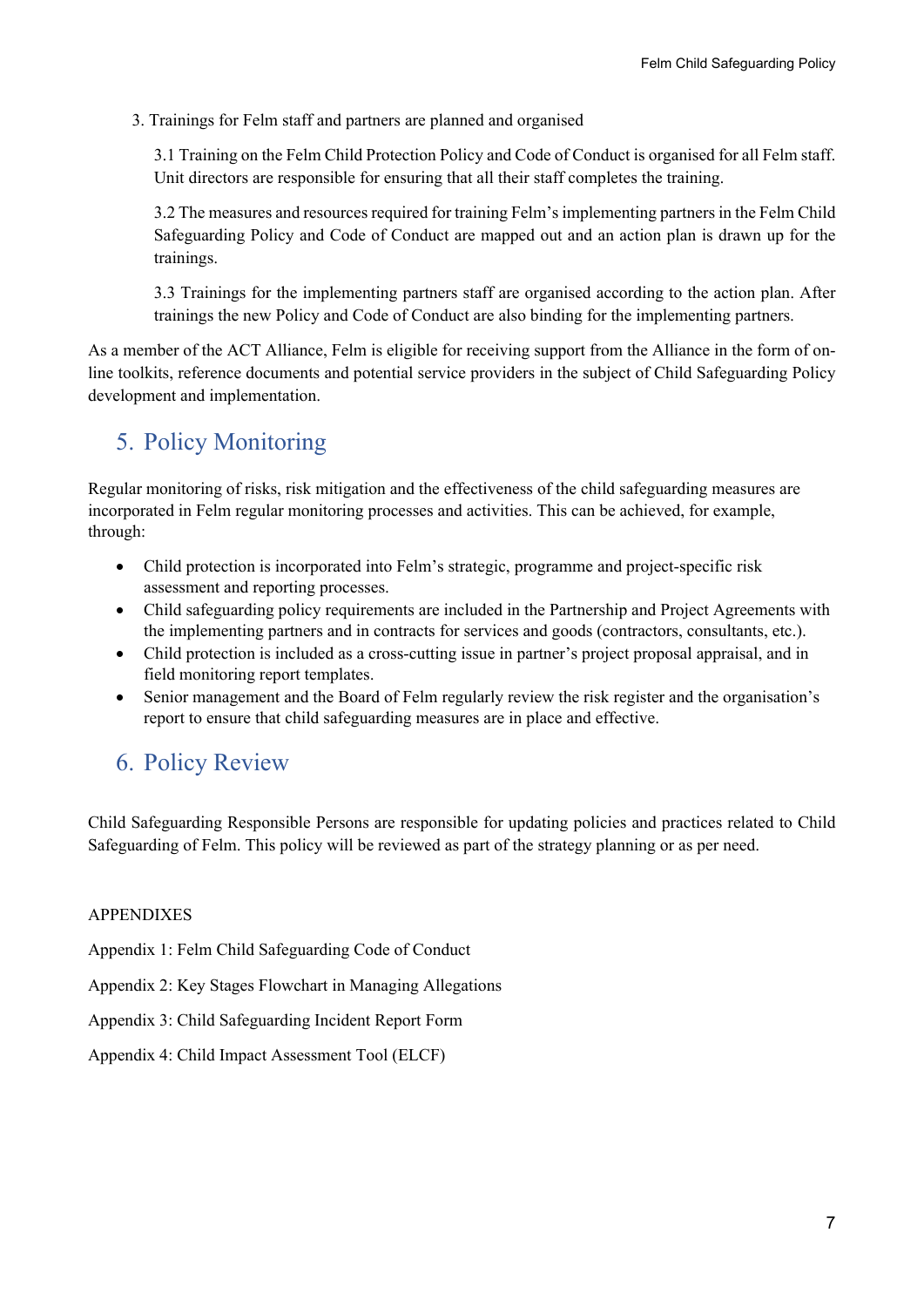## Appendix 1: Felm Child Safeguarding Code of Conduct

The purpose of children´s rights is to work in a way that is most beneficial to a child. This is implemented through the acceptance and understanding that the child is equal, as any human, as according to the national laws, the UN Convention on the Rights of the Child and other international Human Rights instruments. Hereafter, the purpose of such documents is to guide the adult to support and empower the child.

Felm believes that all children have the right to protection from all forms of violence, abuse and exploitation. Further, Felm is committed to keeping children safe and promoting their well-being. This Child Safeguarding Code of Conduct outlines the behaviour Felm expects from all staff and others associated with its work abroad or in Finland, regardless of relationship to Felm. Such people include paid employees, volunteers, trainees, visitors, photographers, journalists, consultants and other contractors, etc., while with, or in the proximity, of children. All of these categories will be referred hence forward in this document as CONCERNED PARTIES.

Some Felm Partner organisations have comprehensive Codes of Conduct that espouse the principles of the Felm Code of Conduct, and in some cases exceed the commitments outlined in this document. In such cases, Felm should share the Felm Child safeguarding Code of Conduct with Partner organisation and jointly discuss and agree on which document should be signed by Partner organisation's staff. In the absence of relevant and comprehensive code of conduct, Felm Child safeguarding Code of Conduct is applied.

Felm's **Child Safeguarding Policy and Procedures** sets out the measures Felm applies to safeguard children. This includes proactive actions to prevent situations of abuse and harm occurring and reactive actions to respond to situations where a child is, or may be, suffering abuse. As part of our Child Safeguarding Policy, it is a requirement that all CONCERNED PARTIES agree to abide by the Felm Child Safeguarding Policy and specifically to work in accordance with this **Code of Conduct** which sets out responsibilities for safeguarding children and expected behaviour of staff.

#### **THIS IS A MANDATORY REQUIREMENT.**

**A child is any human being under the age of 18 as stipulated by the UN Convention on the Rights of the Child, 1989.** 

## **Signatory respects the Convention on the Rights of the Child and the following five principles:**

- I. **Children's rights:** CONCERNED PARTIES must respect and promote children's rights. Above all, they must protect the right of each child to live in safety, without risk of abuse or exploitation and must act, at all times, in the child's *best interests.*
- II. **Zero tolerance:** Any form of abuse is not tolerated, and all necessary measures must be taken to implement and endorse the Child Safeguarding Policy.
- III.**Risk management:** It is ensured that risks are identified and minimised from the planning stage through to the implementation stage of activities.
- IV.**Everyone's responsibility:** the successful implementation of the Child Safeguarding Policy is based on the individual and shared responsibility of all CONCERNED PARTIES.
- V. **The duty of notification:** any suspected violation or any actual violation of the current Code of Conduct must be reported immediately to the supervisor or the Felm Child Safeguarding Focal Point. Confidentiality will be maintained throughout the entire procedure.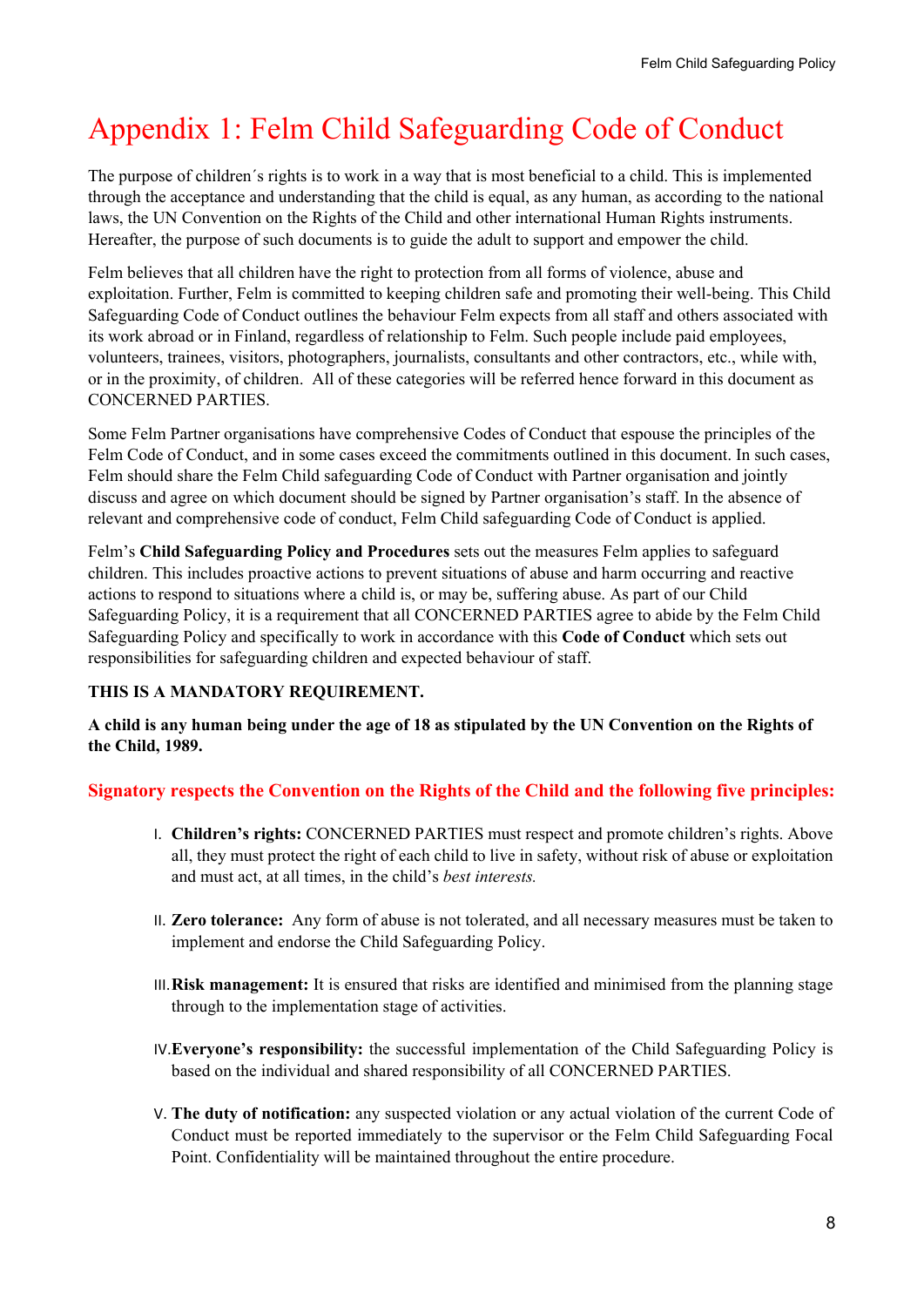## **BY SIGNING THE CODE OF CONDUCT, I explicitly agree that:**

#### **I will always:**

- •**Treat children with respect and equity,** regardless of their age, sex, language, religion, opinion or nationality, ethnic or social origin, status, class, caste, sexual orientation, or any other personal characteristics.
- •**Encourage children to take part in decisions** which concern them, according to their age and their level of maturity.
- **Maintain a culture of communication** and create trust with the children and their families, communities, and other CONCERNED PARTIES.
- •**Encourage** children to **speak openly about their interactions** with adults and with each other.
- **Discuss their rights with children** and explain what to do if something untoward happens.
- **Inform** children and communities of their right to report any worrying situations and how they can raise a concern.
- Teach **children to assess what is acceptable and unacceptable** both in the behaviour of CONCERNED PARTIES and in children's own dealings with other children and CONCERNED PARTIES.
- •**Empower children** so that they are in a position to better protect themselves.
- Avoid any unnecessary situation where I am alone with a child. Make sure that another adult is present, or I am **in a visible or public place** when I am in contact with a child.
- Try to **preserve the child's autonomy** and make sure that I do not do things that a child can do for herself/himself.
- **Plan activities** and organise the workplace in such a way so as to minimise the risk of harm by taking into account the age and development of the child.
- Ensure that information concerning children, families and communities **remains confidential.**
- •Behave in a way that sets a **good example** (avoid smoking, showing disrespect towards colleagues, etc.).
- Use **non-violent and positive** reinforcement methods when supervising children.
- •Raise any **concerns and queries** concerning the Child Safeguarding Policy with my manager/supervisor or the Child Safeguarding Focal Point.
- Immediately **report any suspicions or allegations** to the Child Safeguarding Focal Point of behaviour which goes against the principles of the Child Safeguarding Policy and Code of Conduct including any form of child abuse – even if the information or allegation is vague.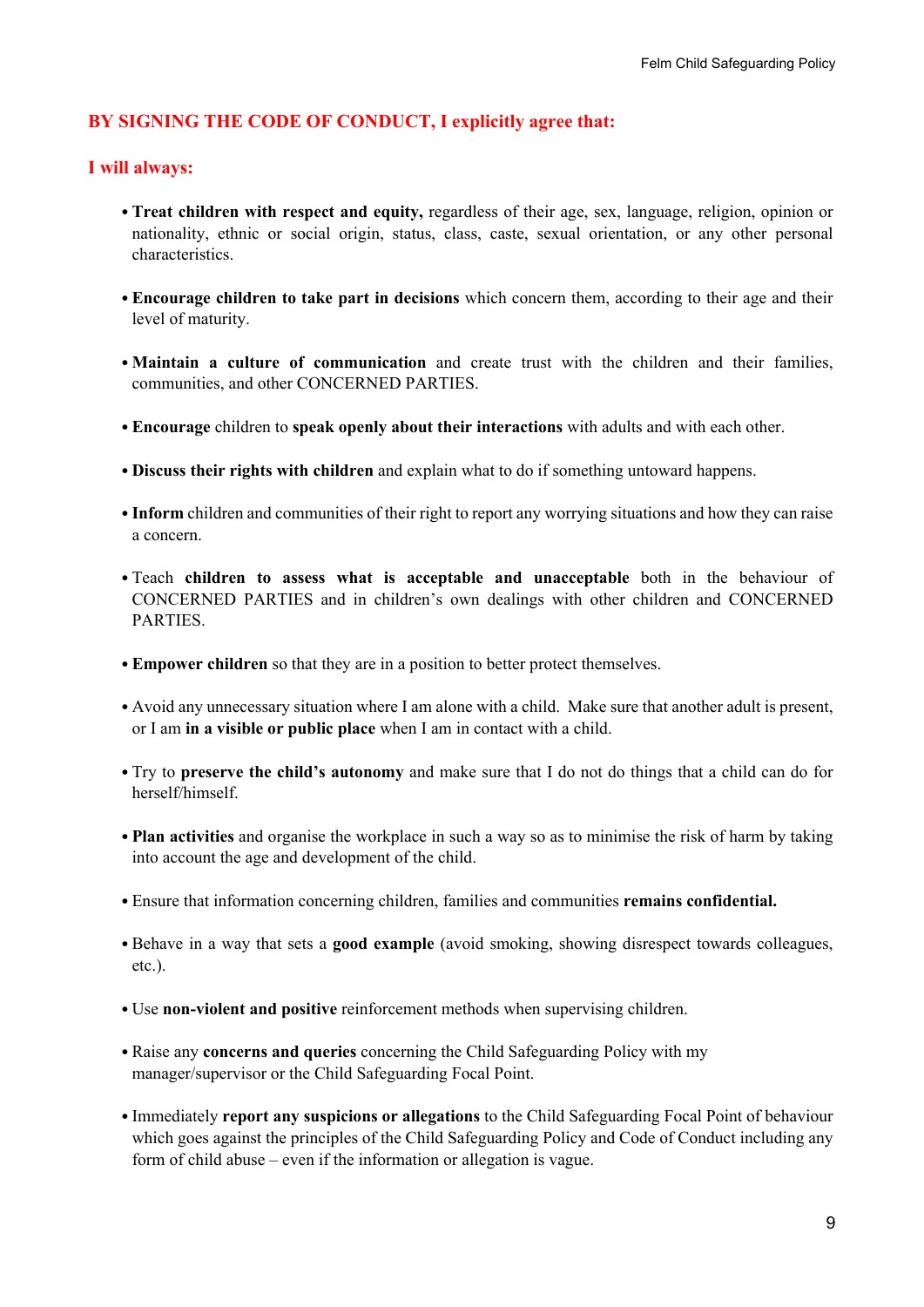- **Obtain permission** from the child and parent or other guardian (e.g. teacher) before taking a photograph, recording or using the child's image, what they have said or their history. This includes explaining to children and their guardian how the photos or messages will be used. In sensitive cases (e.g. human trafficking) a written consent form is used (in other cases also oral consent is applicable).
- Ensure that the child does **not pose in a degrading manner** or in a way that may be interpreted by others as having sexual connotations.
- Try to avoid representing children as **victims** (weak, powerless, unassisted, desperate, etc.).
- **Consider carefully if I show the faces or use the real name** of children in sensitive situations (e.g. who are exploited sexually, victims of trafficking, abuse, in conflict with the law, linked to armed groups.
- Use only the **first name of children** unless otherwise agreed on a case by case basis. This applies to all communications and fundraising materials.
- Try to ensure that I will not publish a story or image which **may put the child**, their family or community **at risk**.
- •Consider carefully when I post **unofficial pictures or information about children** on personal websites or social media (such as Facebook) and in these situations I always follow same child protection and communication guidelines as in Felm´s official communications channels.

#### **I will never:**

- •**Touch children or use language or make suggestions** in an inappropriate manner, to provoke, harass or degrade the child or show disrespect for cultural practices. This includes acting in a manner which is likely to have a negative impact on the child's confidence and feelings of self-worth.
- •**Exploit a child** for labour (for example through domestic work).
- **Discriminate** against, treat children unequally or unfairly for example by favouritism and excluding others on the bases of race, colour, sex, sexual identity, language, religion, political or other opinion, national, ethnic social origin, property, disability, birth, or other status.
- •Be under the influence of **drugs or alcohol** while working with children.
- Watch, publish, produce, or share **pornography** showing children, and/or show any pornographic material to children.
- Take or publish photos of children entirely **naked or dressed revealingly in a manner which is not adapted to the situation.**
- •Close my eyes to, ignore or **fail to report** any concern, suspected violation or violation of the Child Safeguarding Policy and the Code of Conduct to the Child Safeguarding Focal Point.
- •**Exchange money, job, goods or services or humanitarian aid** for sexual favours or subject the child to any other kind of humiliating, degrading or abusive behaviour.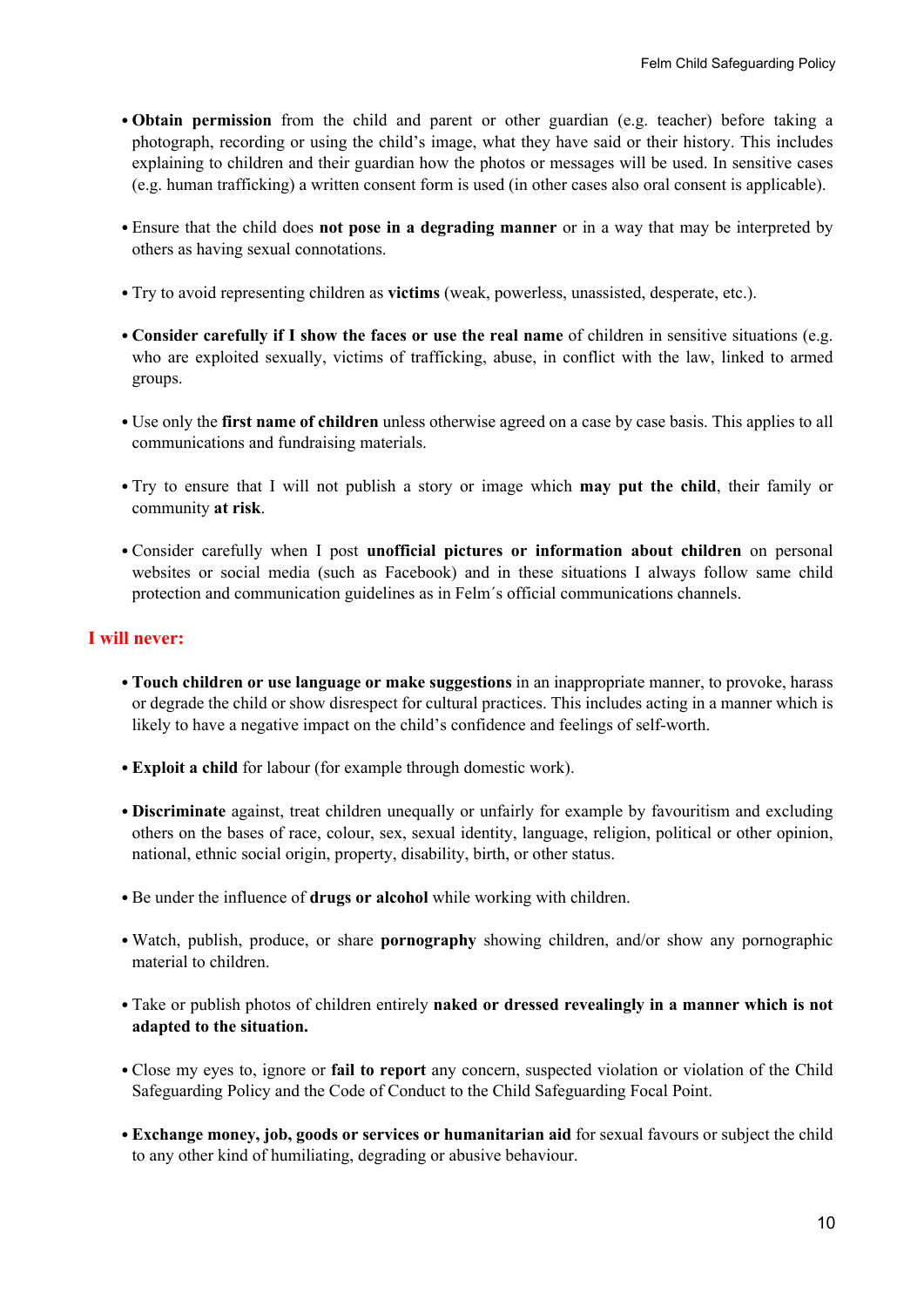•**Engage in any form of sexual relations** with anyone under 18 years old, regardless of the legal age of sexual consent, the law and local customs. *Mistaking a child's age is not a defense.*

## **I understand that, in the event of suspicions or allegations of my violation of this Code of Conduct:**

Felm will take any action they deem necessary, which may include, but is not limited to:

- Providing **assistance for the victim** and taking immediate steps to protect and support the child.
- Attempting to **establish the facts** in the most objective manner possible (the presumption of innocence prevails) while protecting the reputation and confidentiality of the adults involved.
- Undertaking **disciplinary actions,** which may result in suspension or termination of contract.
- Initiating **judicial proceedings and/or reporting** to the competent authorities any violation of the Code of Conduct which may breach national legislation.
- Taking **appropriate measures** in order to ensure that such incidents do not occur again, for example, informing other organisations which may apply for professional references regarding the termination of contract due to violation of the principles of the protection of children (within the legislative framework applicable to the protection of information).

## Declaration of commitment

I, the undersigned,

……………………………………………………………………………………………………

declare I have received, read and understood the Felm Child Safeguarding Code of Conduct and the Child Safeguarding Policy. I commit to know and agree to work in accordance with them.

I understand that any failure to uphold the Code of Conduct and the Policy may result in the termination of my engagement with Felm and/or Felm's project, or further disciplinary or judicial proceedings as mentioned above.

Furthermore, I declare that I have no criminal records regarding an offence towards a child (which I have not previously declared) and nor do I know of any reason why anyone would deem me unsuitable to work with children. Felm shall reserve the right to inform other institutions which may apply for professional references of the termination of contract for serious violation of the principles of the protection of children within the legislative framework applicable to the protection of information.

Date: ……………………………………………

Place: ……………………………………………………………………

Signature:..……………………………………………………………………………………………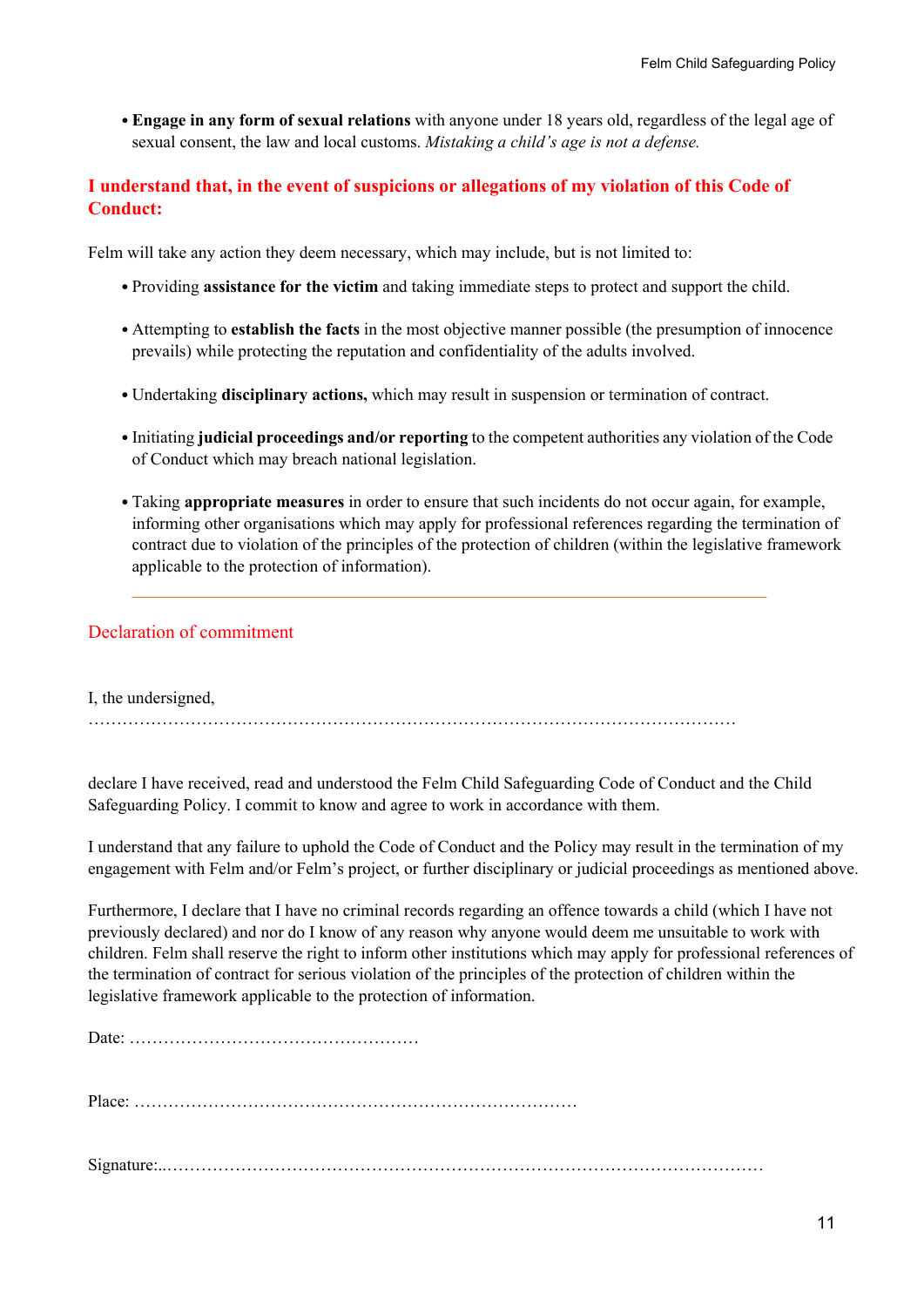

## Appendix 2: Key Stages Flowchart in Managing Allegations

Source: *Keeping Children Safe: Management of Child Safeguarding Allegations*, 2016 (www.keepingchildrensafe.org.uk/resources/child-safeguarding-standards-and-how-implement-them)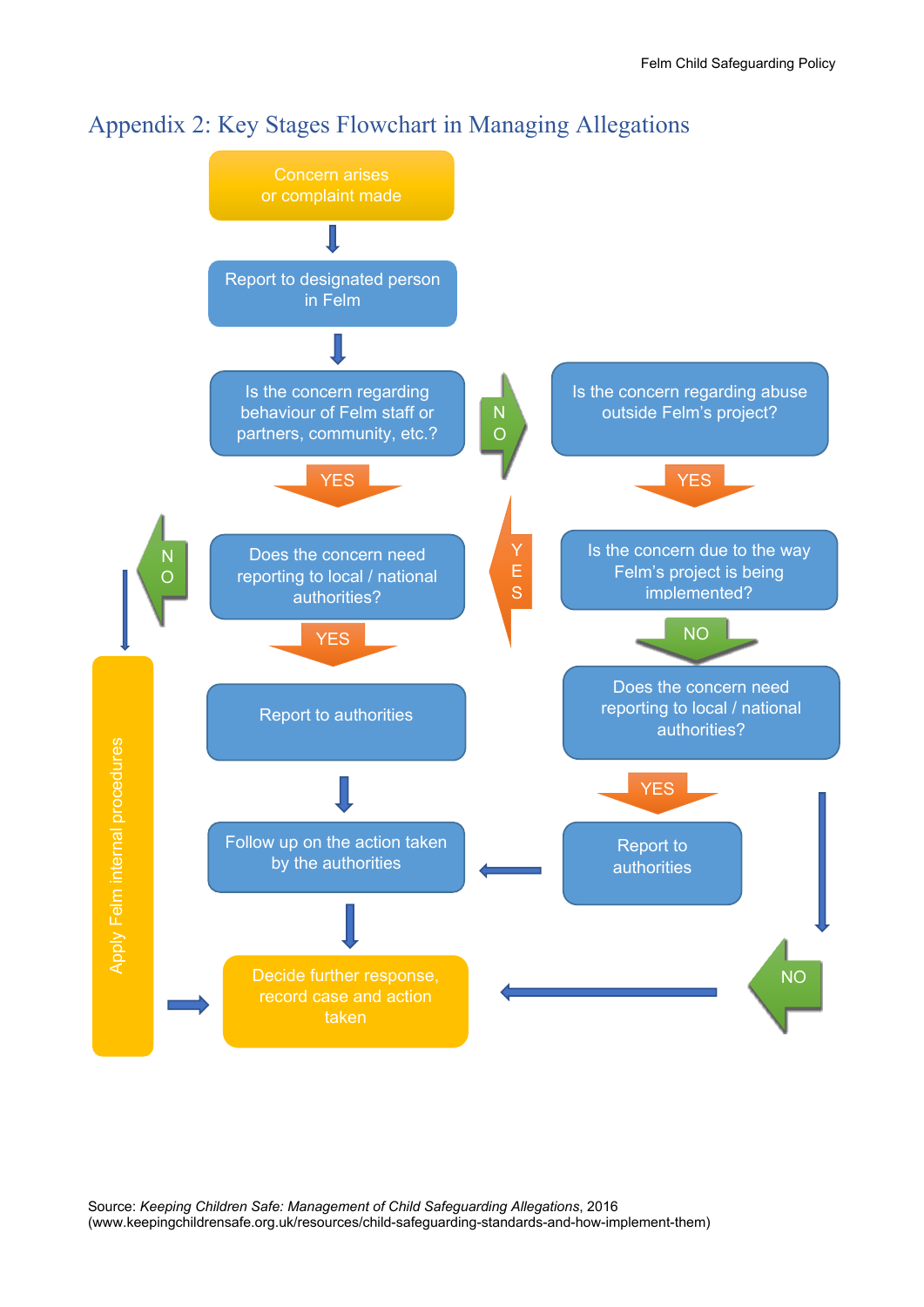|                                                                                                 |                   | <b>CHILD SAFEGUARDING INCIDENT REPORT FORM</b> |      | Felm Child Safeguarding Policy |  |  |  |
|-------------------------------------------------------------------------------------------------|-------------------|------------------------------------------------|------|--------------------------------|--|--|--|
| 1: REPORTING PARTY INFORMATION                                                                  |                   |                                                |      |                                |  |  |  |
| Date submitted to Felm:                                                                         |                   |                                                |      |                                |  |  |  |
| Name and title of person<br>reporting:                                                          |                   |                                                |      |                                |  |  |  |
| Name of reporting organization:                                                                 |                   |                                                |      |                                |  |  |  |
| Office address, telephone, email:                                                               |                   |                                                |      |                                |  |  |  |
| <b>PART 2: INCIDENT REPORT</b>                                                                  |                   |                                                |      |                                |  |  |  |
| <b>Location of incident:</b>                                                                    | Date of incident: |                                                |      |                                |  |  |  |
| Name of the child:                                                                              | Age:              |                                                |      |                                |  |  |  |
| <b>Sex: Male</b><br>Female                                                                      | Disability:       |                                                |      |                                |  |  |  |
| Name of suspected offender(s):<br>(OPTIONAL)                                                    | <b>Sex: Male</b>  | Female                                         | Age: |                                |  |  |  |
| <b>Details of incident:</b>                                                                     |                   |                                                |      |                                |  |  |  |
| <b>Child Protection Case:</b>                                                                   |                   |                                                |      |                                |  |  |  |
| Sexual abuse                                                                                    |                   |                                                |      |                                |  |  |  |
| Physical abuse                                                                                  |                   |                                                |      |                                |  |  |  |
| Neglect                                                                                         |                   |                                                |      |                                |  |  |  |
| Others (Please specify): [                                                                      |                   |                                                |      |                                |  |  |  |
| How did you come to have a concern (own observation, allegations made, child disclosing, etc.)? |                   |                                                |      |                                |  |  |  |
| Observations made by you: (Child's emotional state, any physical evidence, etc.)                |                   |                                                |      |                                |  |  |  |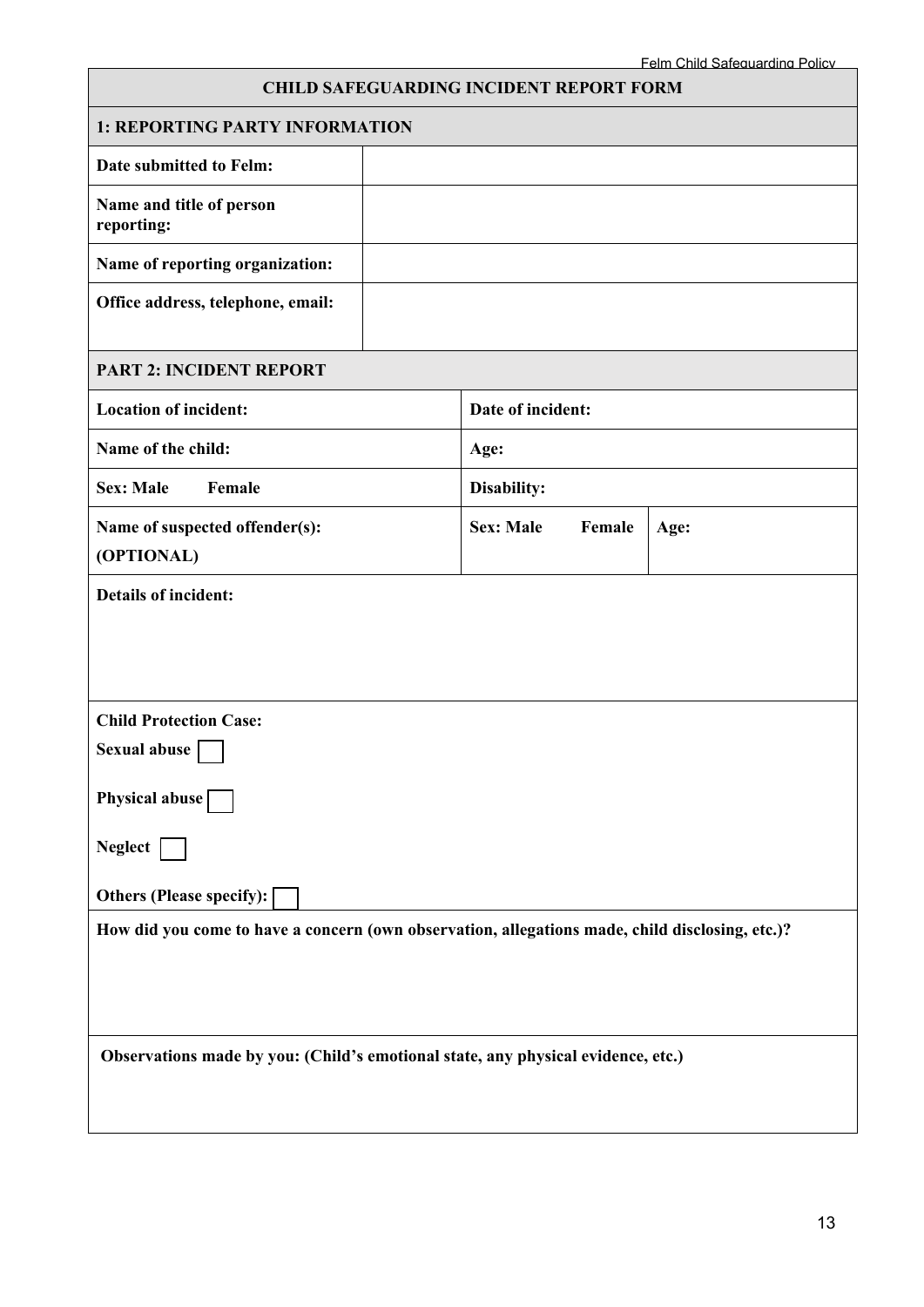| Name(s) of co-observer(s):                                                                                                                                                                                                                                                                                                   |
|------------------------------------------------------------------------------------------------------------------------------------------------------------------------------------------------------------------------------------------------------------------------------------------------------------------------------|
| <b>Action taken:</b>                                                                                                                                                                                                                                                                                                         |
|                                                                                                                                                                                                                                                                                                                              |
|                                                                                                                                                                                                                                                                                                                              |
| <b>Reported to/Referred to:</b>                                                                                                                                                                                                                                                                                              |
| <b>Child Safeguarding Focal Poin</b>                                                                                                                                                                                                                                                                                         |
| Police                                                                                                                                                                                                                                                                                                                       |
| <b>Child Protection Authorities</b>                                                                                                                                                                                                                                                                                          |
| Hospital, Clinic                                                                                                                                                                                                                                                                                                             |
| NGO, please specify                                                                                                                                                                                                                                                                                                          |
| Other                                                                                                                                                                                                                                                                                                                        |
| <b>Assistance requested:</b>                                                                                                                                                                                                                                                                                                 |
|                                                                                                                                                                                                                                                                                                                              |
|                                                                                                                                                                                                                                                                                                                              |
|                                                                                                                                                                                                                                                                                                                              |
|                                                                                                                                                                                                                                                                                                                              |
| Follow up / updates on the case:                                                                                                                                                                                                                                                                                             |
|                                                                                                                                                                                                                                                                                                                              |
|                                                                                                                                                                                                                                                                                                                              |
|                                                                                                                                                                                                                                                                                                                              |
| I understand that by submitting this report, the case will be further investigated in a confidential<br>manner. I also understand that Felm may have to inform authorities about the alleged incident to<br>protect the child, the staff member or Felm, and to meet the obligations to donors or under the national<br>law. |
| Signed:                                                                                                                                                                                                                                                                                                                      |
| Date:                                                                                                                                                                                                                                                                                                                        |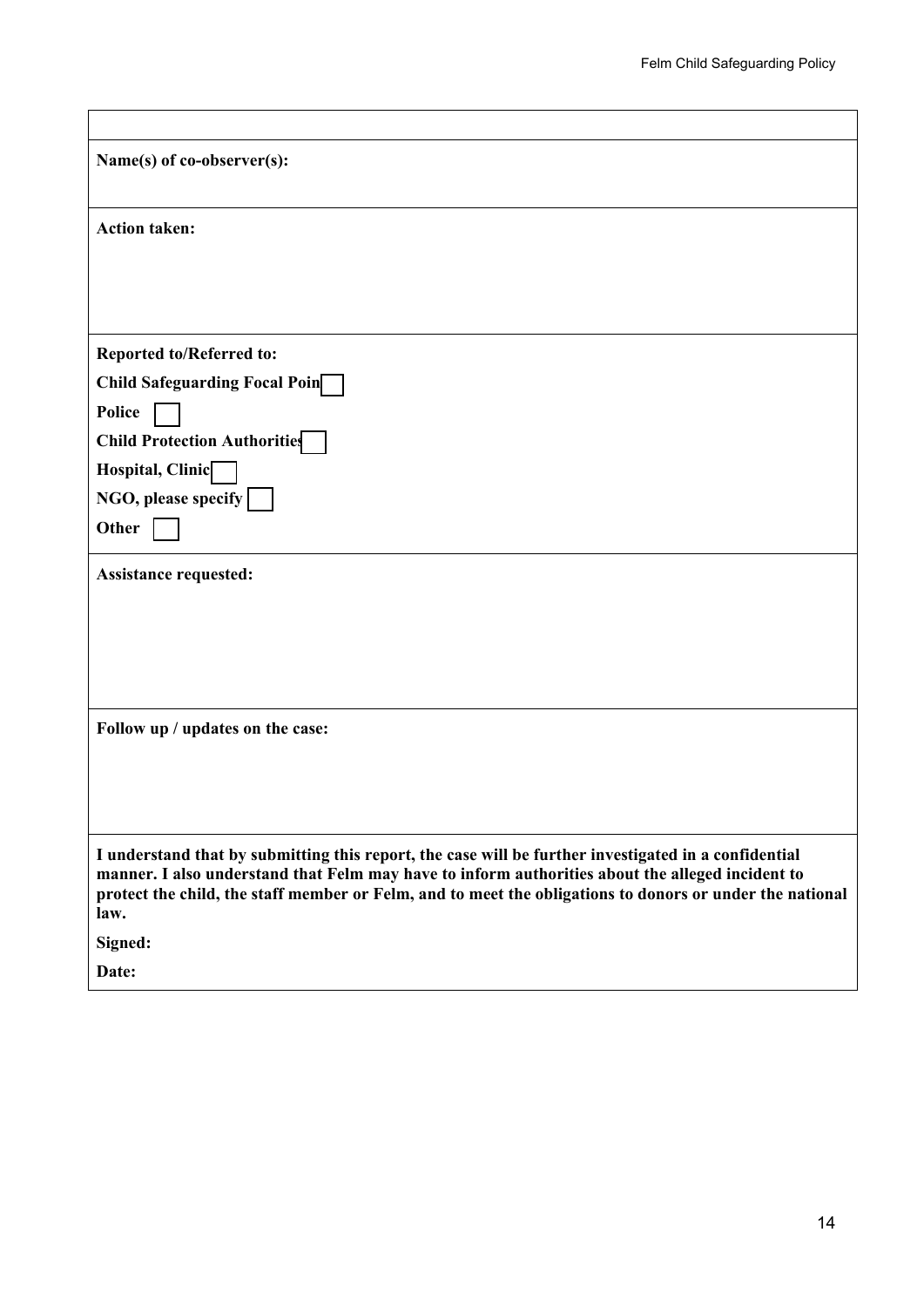## Appendix 4: Child Impact Assessment Tool (ELCF)

Child Impact Assessment is a tool and method developed by the Evangelical Lutheran Church<sup>2</sup> for reviewing decision-making from the perspective of children<sup>3</sup>. Criteria for child impact assessment emerge from both the UN Convention on the Rights of the Child and the ELCF own self-understanding. It is also based on studies which show that children and young people who have the opportunity to influence their own lives are better off than those who do not. Participation increases the joy and vitality of children and the hope for the future. Being seen and heard and being able to influence matters in one's own life support the development and strengthening of a positive and healthy self-image.

*In short, the goals of the Child Impact Assessment are to:*

- *Promote the best interests of the child in ecclesiastical decision-making and action*
- *Strengthen consideration of children's opinions and children's involvement in Church activities*
- *Raise awareness of the human rights of the child in the Church*
- *Contribute to the Church's own theological mission and strategic goals*

The process also entails a pre-assessment which is carried out before any decisions are made to ensure that the effects of the decisions are known as widely as possible. Decision-makers have the opportunity to compare the pros and cons of different options. At the same time, it is possible to reinforce the positive effects of the decision and to anticipate and mitigate the negative effects.

#### *For example, the following questions can be used for analysis:*

• What are the positive or negative effects of different policy options on the overall well-being of children and adolescents (physical, phycological, mental, spiritual)?

- Which option has the most positive impact on the well-being of children?
- Do the options have different effects on different age groups under 18 or different effects on girls and boys?
- What is the impact of different options on, for example, in different minority groups, children living in different congregations or in different economic situations etc?
- Are the interests of some groups of children in conflict?
- How does the decision affect the most vulnerable children?

#### A Child-friendly parish, checklist

- 1. The rights of the child are known
- 2. The diversity of children are taken into account in decision-making and actions

 $^{\rm 2}$  The translation of the document into English is by Felm and in the process also some modifications were done to the text.

<sup>3</sup> "Children" in this document means children and adolescents.